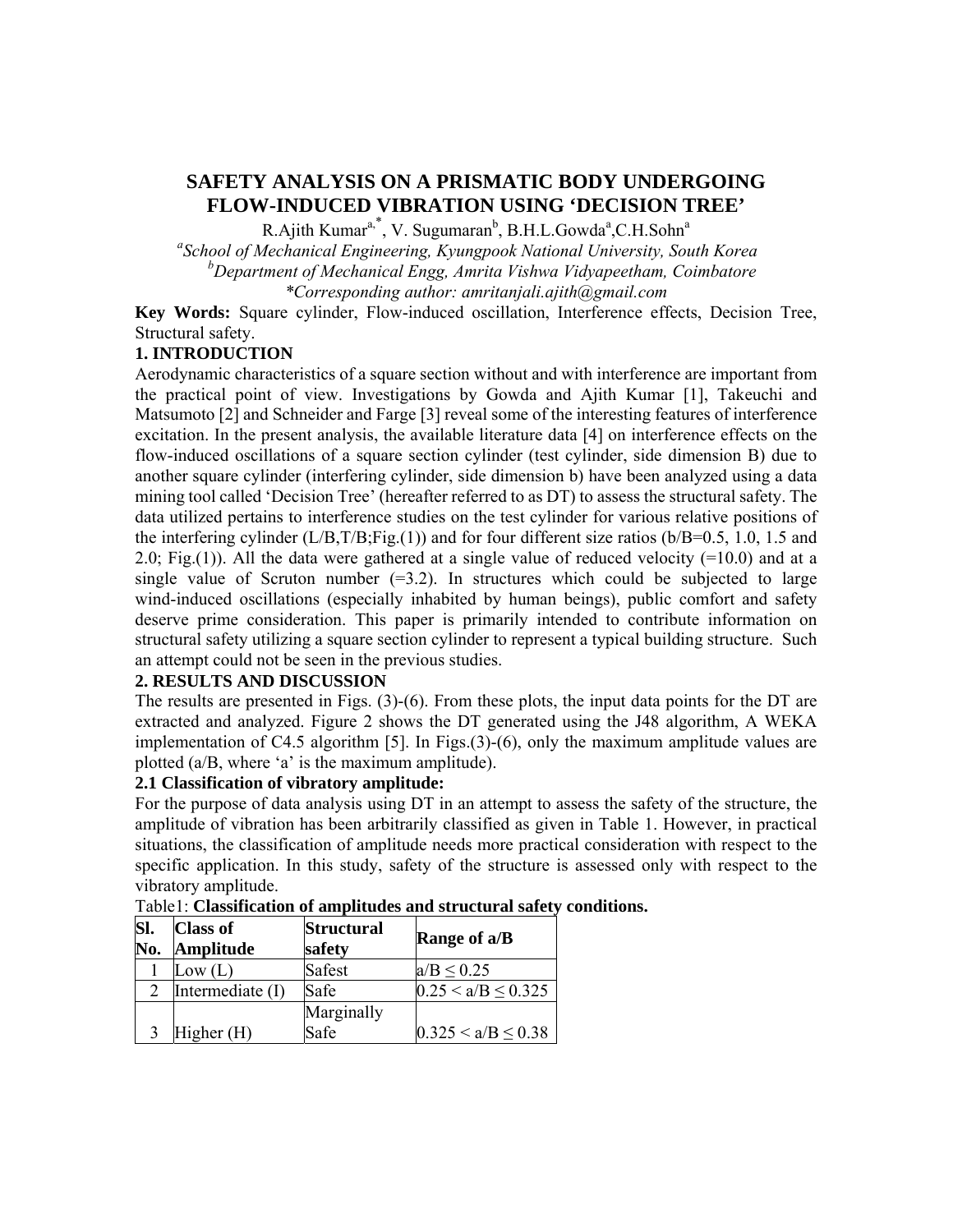|                | Unsafe     |            |
|----------------|------------|------------|
| Critical $(C)$ | (critical) | a/B > 0.38 |

In the DT (Fig.(2)), the nomenclature shown ( $b/B$ ,  $L/B$  and  $T/B$ ) carry the same meaning as those shown in Fig.(1); letters 'L', 'I', 'H' and 'C' appearing in the leaves of the Tree indicate Low, Intermediate, High and Critical amplitudes (Table 1). Based on the data given as input, DT gives more or less a generalized decision and hence, suggests the strongest possibility of its occurrence. The root of the DT (Fig.(2)) is constituted by the parameter  $L/B$  as it posses the highest Gain ratio [5], indicating that it is the most prominent parameter influencing the structural vibrations, followed by T/B and b/B. Parametric combinations for various structural safety conditions (Table 1) are discussed in the subsequent sections. Most of the results presented here pertains to b/B>1.0 (the b/B≤1.0 cases are not presented except for 'Safest structural conditions', due to space restrictions).

## **2.2 Safest structural conditions**

In real life applications, the severity of structural condition is mainly determined by the maximum amplitude of vibration which has to be suppressed or at least brought down to acceptable limits for safety reasons, by providing (planning) a suitable structural environment. In this context, based on the data analysis, the safest structural conditions are arrived as follows:

For  $b/B \le 1.0$ , it could be seen that (Fig.(2)), when the cylinders are very close (L/B $\le 1.0$ ,  $T/B \leq 0.25$ ), the upstream structure could be assured of safety (typically see the results at Fig.(3) for  $b/B=1.0$ ). For  $b/B>1.0$ , DT gives two parametric combinations to ensure a safe structural environment (i) when the cylinders are sufficiently close to each other with  $L/B \le 2.5$  and  $T/B \le 2.0$ (see Fig.(4);  $b/B=1.5$ , 2.0) (ii) when the cylinders are farther apart with  $5.0 \le L/B \le 7.5$  and  $T/B \leq 3.25$  (see Fig.(3); b/B=2.0). From the results, it could be inferred that, when the structures are situated very close to each other ( $L/B \le 1.0$ ,  $T/B \le 0.25$ ), the structure could be assured of safety irrespective of the size ratio (b/B).

## **2.3 Critical structural conditions**

Due to aerodynamic interference of structures, very large oscillations could also result [6]. If the oscillations build up beyond a limit ('critical'), it could cause structural damage. The limiting value for critical condition is very complex to arrive at using the conventional techniques, mainly because the coupling between the oscillating body and the flow field around it is highly non-linear. It is found that DT  $(Fig. (2))$  is capable of giving crucial information (critical conditions) contained in data as discussed in the following sections:

For  $b/B>1.0$ , in general, for these cases, the possibility of occurrence of critical condition is higher at  $L/B > 3.0$ , as suggested by the DT. DT provides a quite interesting unsafe combination with 3.0  $\le$ L/B ≤ 5.0 and T/B≤ 3.25 for 1.0<br/>b/B≤1.5 (Fig.(2)); typically, the results at Fig.(3) (for b/B=1.5) illustrates this finding of the Tree. It could be further observed in Fig.6 also where, for  $b/B=2.0$ , at L/B=8.0, for  $T/B \le 3.25$ , considerable vibratory amplitude persists.

#### **2.4 Marginally safe conditions**

All the structural conditions just below the 'critical' conditions are classified as 'marginally safe' conditions (Table 1). Accordingly, the parametric combinations are identified leading to 'marginally safe' conditions. At the upper limit of 'marginally safe' condition, the structure would start to become 'unsafe'. Hence, 'marginally safe' structural condition could be considered as an 'alert message' for preventive actions. Only a few cases are presented here.

As the DT points out, for  $b/B>1.0$ , there is a higher possibility for the structure to experience 'marginally safe' conditions. At closer longitudinal spacing (L/B≤3.0) with  $2.0 < T/B \le 3.25$ , structural environment could persist in 'marginal safe' conditions (Fig.(2)); results at Fig.(4) for  $b/B=1.5$  and 2.0 indicates this possibility. Again, in the range of size ratio  $1.0 < b/B \le 1.5$ , for the configurations with  $5.0 \le L/B \le 9.5$  and  $0.75 \le T/B \le 3.25$ , the Tree points out that the structure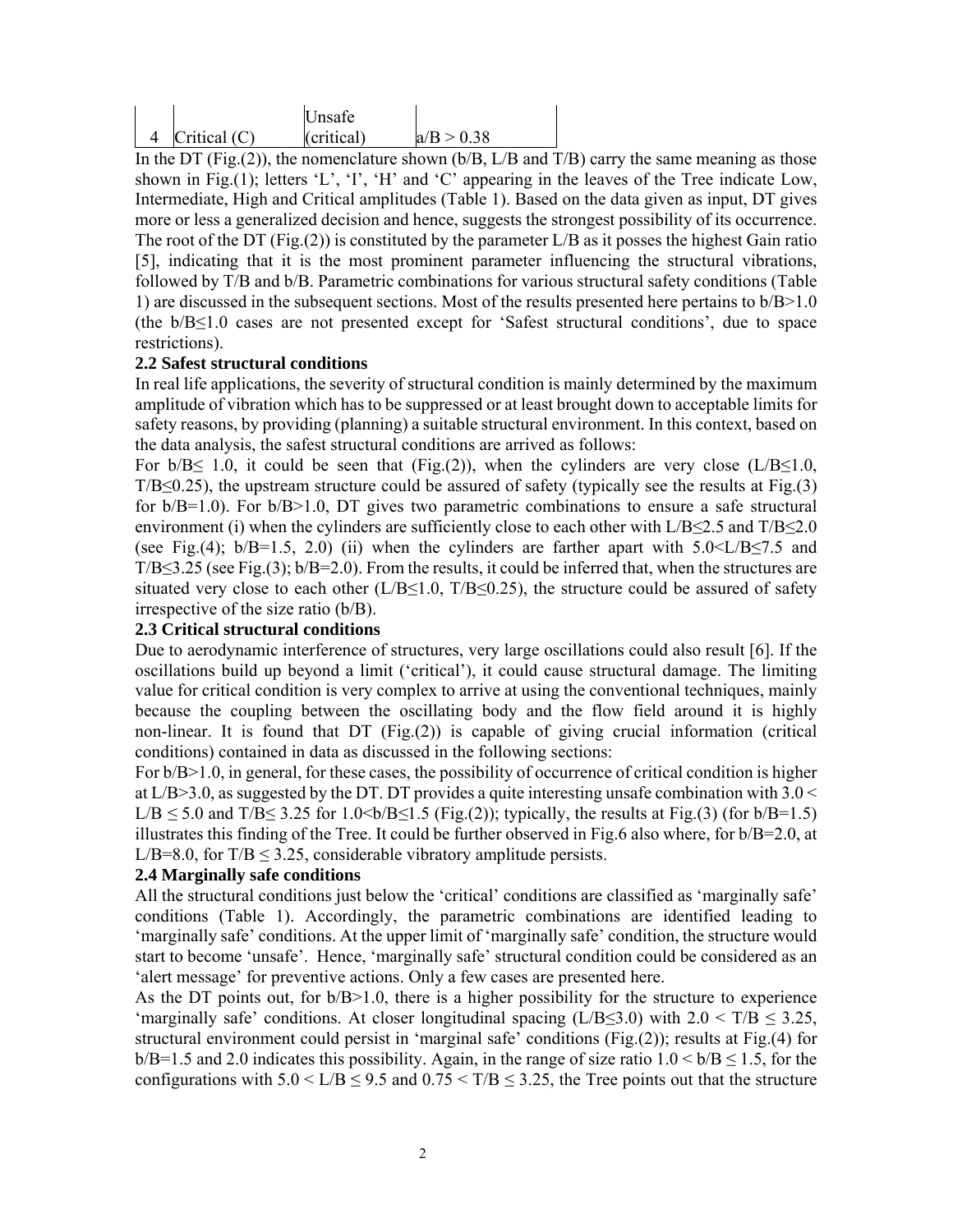would be in the 'alert' stage; results at Fig. (5) for  $b/B=1.5$  (at  $L/B=5.5$ ) clearly indicates this decision of the Tree.

Other parametric combinations for ensuring structural safety could be obtained from DT (but, not presented here due to space limitations).

## **3. CONCLUDING REMARKS**

From the data analysis using Decision Tree, the following conclusions are drawn.

- 1. It has been found that among all the parameters affecting the severity of flow-induced oscillations (thus the structural safety), the tandem spacing ratio  $(L/B)$  is the most prominent one. In the order of importance as suggested by the DT, L/B is followed by T/B (transverse spacing ratio) and then, b/B (size ratio).
- 2. For L/B>3.0, the Tree indicates a higher possibility for the occurrence of critical (unsafe) conditions when compared to the cases with L/B≤3.0.
- 3. When the structures are situated very close to each other ( $L/B \le 1.0$ ,  $T/B \le 0.25$ ), the upstream structure could be assured of safety irrespective of the size ratio (b/B).

In practical conditions, factors such as change in the wind flow velocity, support conditions, change in the wind direction, any other structural modifications etc could influence the excitation of the structure which have not been considered in the present study. However, the same procedure (as adopted in the present study) could be used to analyse the data and to arrive at some key conclusions on structural safety, incorporating additional parameters. Accordingly, the structural environment could be better planned to ensure safety.

## **ACKNOWLEDGEMENTS**

This work has been supported by Brain Korea 21 Project.

## **REFERENCES**

- 1. B.H.L.Gowda and R. Ajith Kumar. Flow-induced oscillations of a square cylinder due to interference effects. Journal of Sound and Vibration, **297**, 842-864, 2006.
- 2. T.Takeuchi and M.Matsumoto. Vortex-induced oscillations of tandem rectangular bluff bodies. Journal of Wind Engineering and Industrial Aerodynamics, **45**, 421-430,1993.
- 3. K.Schneider and M.Farge. Numerical simulation of the transient flow behaviour in tube bundles using a volume penalization method. Journal of Fluids & Structures, **20**, 555-566, 2005.
- 4. R. Ajith Kumar and B.H.L.Gowda. Flow-induced vibration of a square cylinder without and with interference. Journal of Fluids & Structures, **22(3)**, 345-369, 2006.
- 5. Y.H. Peng, P.A. Flach, P. Brazdil and C. Soares. Decision Tree-Based Data Characterization for Meta-Learning. ECML/PKDD-2002 Workshop IDDM-2002, Helsinki, Finland.
- 6. P.A.Bailey and K.C.S.Kwok. Interference excitation of twin tall buildings. Journal of Wind Engineering & Industrial Aerodynamics, **21**, 323-338, 1985.



Fig.1 Schematic sketch of the configuration tested